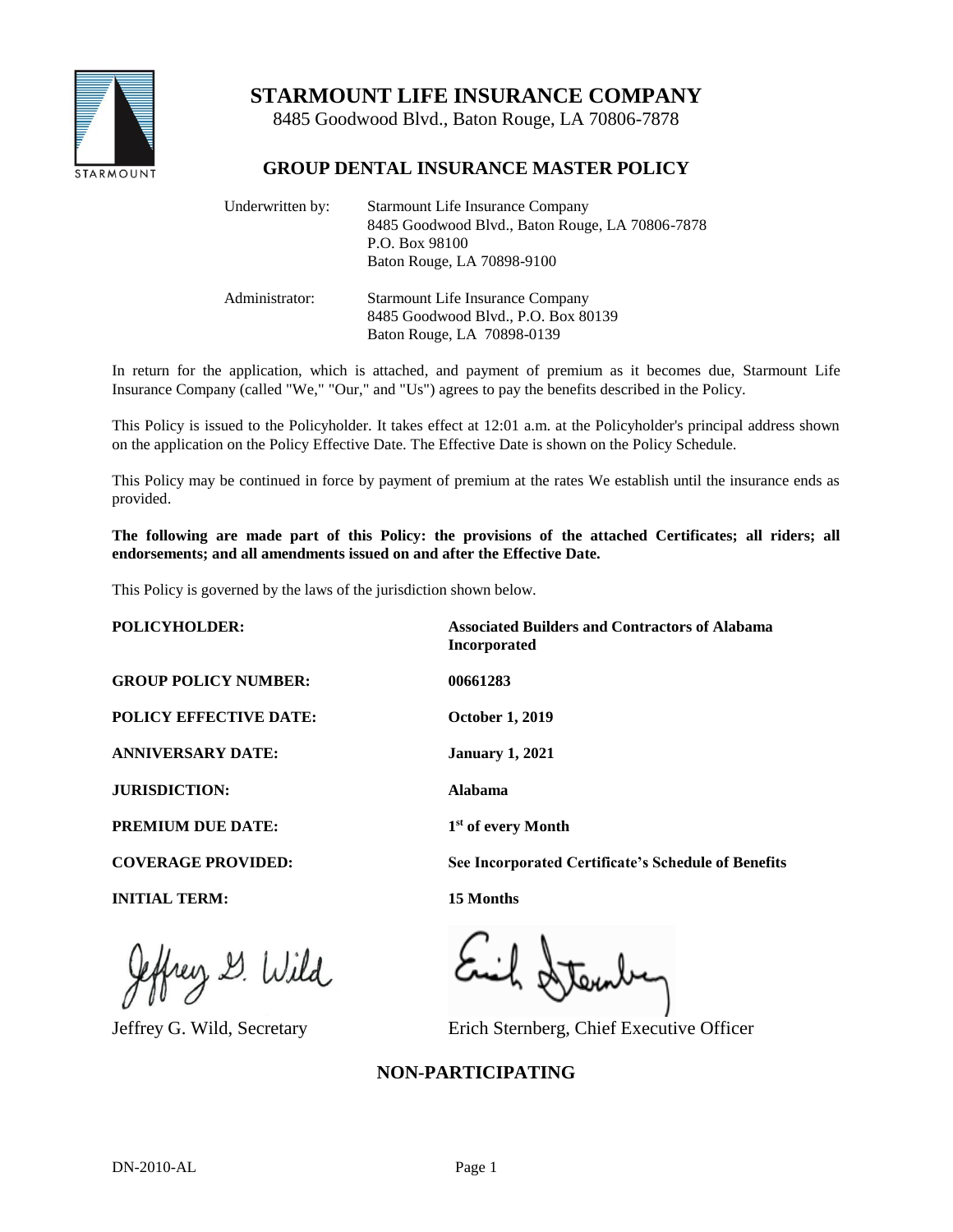### **TABLE OF CONTENTS**

| PART I.   |           |                                                           | Page 3 |
|-----------|-----------|-----------------------------------------------------------|--------|
|           | А.        |                                                           | Page 3 |
|           | <b>B.</b> | Continuing Insurance on Active Employees Absent From Work | Page 3 |
| PART II.  |           | Page 3                                                    |        |
| PART III. |           |                                                           | Page 4 |
|           | А.        |                                                           | Page 4 |
|           | Β.        |                                                           | Page 4 |
|           | C.        |                                                           | Page 4 |
|           | D.        |                                                           | Page 4 |
|           | Ε.        |                                                           | Page 4 |
|           | F.        |                                                           | Page 4 |
| PART IV.  |           |                                                           | Page 4 |
|           | А.        |                                                           | Page 4 |
|           | <b>B.</b> |                                                           | Page 5 |
|           | C.        |                                                           | Page 5 |
|           | D.        |                                                           | Page 5 |
|           | Ε.        |                                                           | Page 5 |
|           | F.        |                                                           | Page 5 |
|           | G.        |                                                           | Page 5 |
|           | Н.        |                                                           | Page 5 |
|           | Ι.        |                                                           | Page 5 |
|           | J.        |                                                           | Page 5 |
|           | K.        |                                                           | Page 5 |
|           | L.        |                                                           | Page 5 |
|           | M.        |                                                           | Page 5 |
| PART V.   |           |                                                           | Page 6 |
|           | А.        |                                                           | Page 6 |
|           | <b>B.</b> |                                                           | Page 6 |
|           | C.        |                                                           | Page 6 |
|           | D.        |                                                           | Page 6 |
|           | Е.        |                                                           | Page 6 |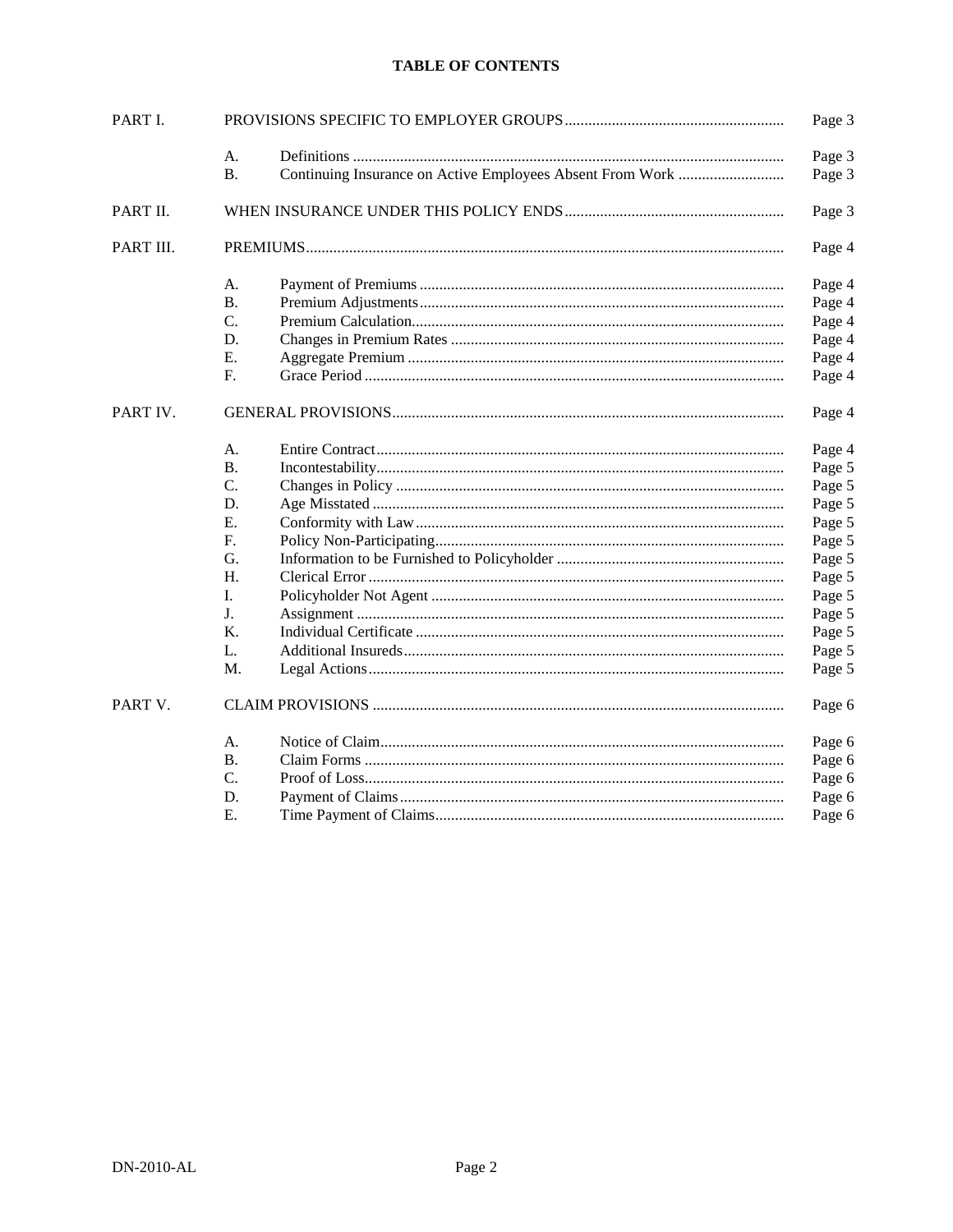#### **PART I: PROVISIONS SPECIFIC TO EMPLOYER GROUPS**

**A. DEFINITIONS:** The following Definitions apply in addition to those contained in the attached Certificate:

**Active Employee –** Means an Actively At Work Employee of the Employer named as the Policyholder.

**Active Work and Actively at Work –** Means that You are performing all of the usual and customary duties of Your job on a full-time basis for the Policyholder, as defined in the Certificate Schedule of Benefits. This must be done at the Policyholder's customary place of employment or business, or at some location to which the employment requires You to travel.

### **B. CONTINUING INSURANCE ON ACTIVE EMPLOYEES ABSENT FROM WORK**

Coverage may be continued on Active Employees absent from work subject to the following provisions. If an Active Employee is absent from work because of injury, sickness, approved leave of absence or temporary lay-off, or is placed on part-time employment, the Employer, acting on a basis which does not discriminate for or against any person, may consider the Active Employee as still employed until the Employer notifies Us differently or stops paying premiums for the Active Employee. However, in any event, insurance cannot be continued in this way for longer than the Maximum Continuation Period stated below.

#### **FOR ABSENCE DUE TO: MAXIMUM CONTINUATION PERIOD:**

| Temporary Lay-Off         | N/A                                                                                                                                                                                                    |
|---------------------------|--------------------------------------------------------------------------------------------------------------------------------------------------------------------------------------------------------|
| Approved Leave of Absence | One Year                                                                                                                                                                                               |
| Part-Time Employment      | N/A                                                                                                                                                                                                    |
| Injury or Sickness        | One-year periods, each of which begins on the Anniversary Date of this<br>Policy, subject to the following conditions:                                                                                 |
|                           | the first period begins on the date the Active Employee stops Active<br>1.<br>Work due to injury or sickness and ends on the next following<br>Anniversary Date of this Policy (up to six (6) months); |
|                           | request to continue insurance must be made by the Employer to Us within<br>2.<br>thirty-one (31) days before each Anniversary Date.                                                                    |

#### **PART II: WHEN INSURANCE UNDER THIS POLICY ENDS**

By giving the Policyholder written notice at least sixty (60) days in advance, We have the right to end coverage under this policy at the end of the Initial Term or on any Premium Due Date after participation drops below the following requirements:

- 1. When Members are not required to contribute to the cost of their own insurance, there must be 100% participation.
- 2. For groups of ten (10) or more Members where benefits are funded by the Members, 20% participation is required in all circumstances.
- 3. Participation must not drop 25% or more from the participation on the original effective date.

All insurance or any part may be ended on any date by mutual agreement between the Policyholder and Us.

After the Initial Term, the Policy shall continue on a twelve (12) month basis. It will automatically renew on the first day of each renewal period unless either We or the Policyholder has given to the other at least sixty 60 days advance written notice of cancellation.

Insurance will end as provided above without the consent of, or notice to, any Insured Dependent or Beneficiary.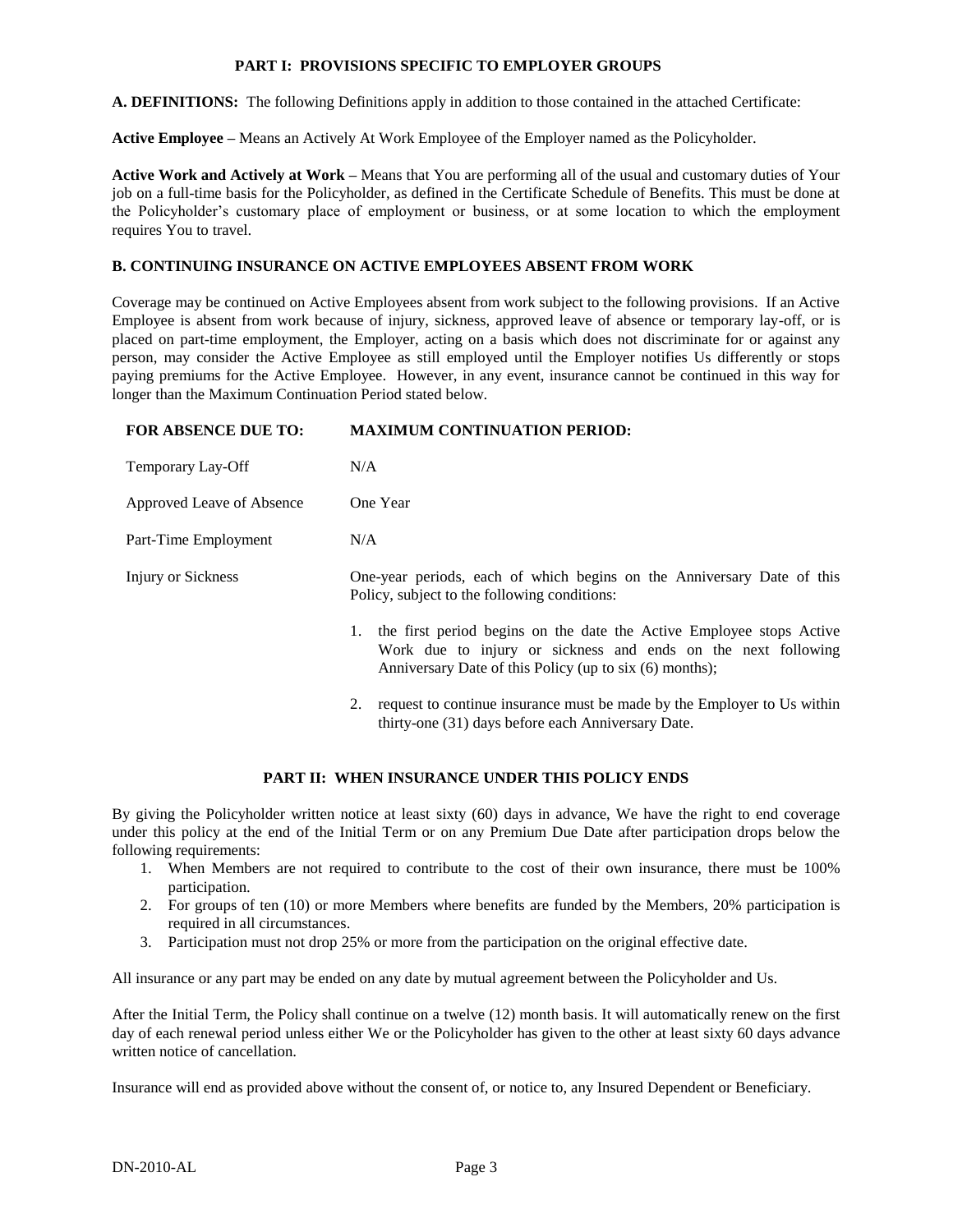#### **PART III: PREMIUMS**

**A. PAYMENT OF PREMIUMS:** The premiums due under this Policy are payable in advance directly to Us at the Administrator's Office. The first premium is due on the Effective Date of this Policy. Premiums after the first are due on the Premium Due Date shown on the face page of this Policy.

The payment of any premium will not maintain the insurance in force beyond the day next following the Premium Due Date, except as provided under the GRACE PERIOD provision.

**B. PREMIUM ADJUSTMENTS:** When additional or increased insurance begins or insurance ends and such change is due to a change in the terms of this Policy, any adjustment in the premium will be made as of the date the change is effective. Otherwise, any adjustment in premium will be made on the Premium Due Date which occurs on or next follows the date of change (or the first day of the calendar month which occurs on or next follows the date of change if premiums are payable other than monthly).

Upon agreement between the Policyholder and Us, the mode of premium payment may be changed as of any Premium Due Date.

**C. PREMIUM CALCULATION:** The total premium for insurance coverage under this Policy is obtained by multiplying the number of Insureds in each class times the applicable premium rates then in effect and adding the results.

**D. CHANGES IN PREMIUM RATES:** We have the right to change the premium rates on any premium due date after the Initial Term. After the Initial Term, We will not increase the premium rates more than once in any twelve (12) month period. We will notify the Policyholder in writing at least sixty (60) days before any increase in premium rates.

Any premium rate guarantees are subject to the following provisions:

- 1. The plan of benefits outlined in the Certificate of Coverage and eligibility remains unchanged.
- 2. There are no additions or deletions of subsidiaries or affiliates.
- 3. The census, volume or geographic distribution does not change by 25% or more.
- 4. The employer contribution to premiums is not reduced.

**E AGGREGATE PREMIUM:** The aggregate premium due on any Premium Due Date is the sum of the amounts determined in accordance with the PREMIUM CALCULATION provision.

**F. GRACE PERIOD:** A Grace Period of thirty-one (31) days (without interest charge) is granted for the payment of any premium due after the first. This Policy will continue in effect during this period unless the Policyholder has given written notice to Us that the insurance under this Policy is to be ended on the first day before the Grace Period would otherwise start. If the premium is not paid by the end of the Grace Period, all insurance under this Policy will end on the last day of the Grace Period. The Policyholder will owe Us all premiums then due and unpaid including the premium for the Grace Period.

If the Policyholder gives Us written notice that insurance under this Policy is to be ended during the Grace Period, all insurance will end on the date We receive the written notice or the date specified, if later.

The Policyholder will owe Us the pro-rata premium for the time the insurance was in effect during the Grace Period.

### **PART IV: GENERAL PROVISIONS**

#### **A. ENTIRE CONTRACT:** The entire contract consists of:

- 1. this Policy;
- 2. the application of the Policyholder;
- 3**.** the provisions shown in the Certificate;
- 4. the Insured enrollment forms; and
- 5. riders and endorsements, if any, adding or changing the provisions of the Policy or Certificate.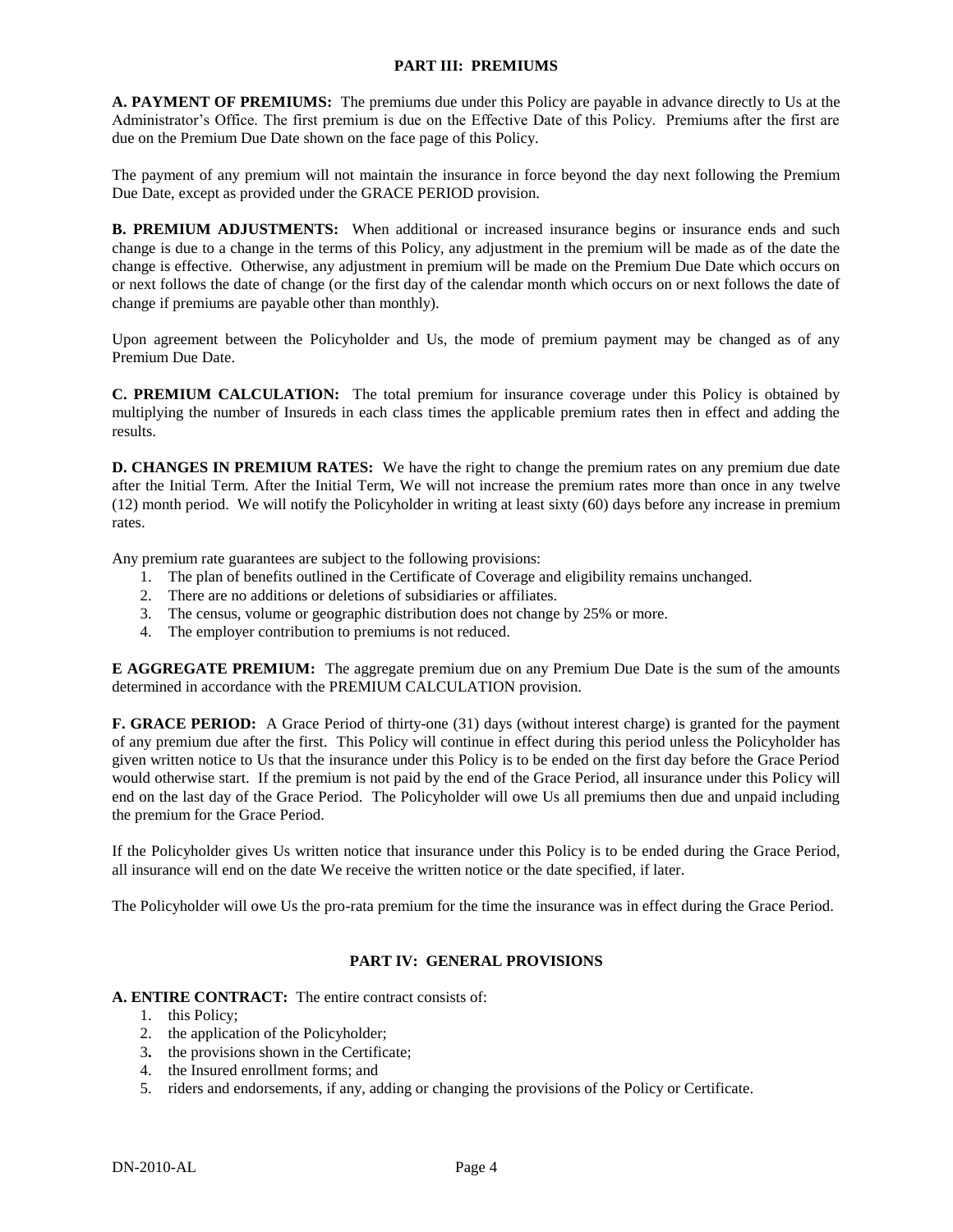A copy of the Policyholder's application is attached to this Policy on the date it is signed. All statements made in the applications, in the absence of fraud, are representations and not warranties. No statement made by an Insured under this Policy will be used to void insurance or deny a claim unless a copy of the statement is or has been given to that Insured or to His Beneficiary, if any.

**B. INCONTESTABILITY:** This Policy will be incontestable, except for non-payment of premium, after it has been in force for two years.

**C. CHANGES IN POLICY:** The terms of this Policy can be changed only by written agreement between the Policyholder and Us. Agreement for Us can only be made by Our President or Our Secretary. Any changes will be made without the consent of, or notice to, any Insured or Beneficiary, if any. No agent has authority to make this Policy or to change, alter or amend any of its terms or provisions in any way.

**D. AGE MISSTATED:** If the age of any Insured under this Policy has been misstated, there will be a fair adjustment between the Policyholder and Us. As the basis for adjustment, We will recompute the premium for the true age of that person and the right amount of His insurance as provided by this Policy.

**E. CONFORMITY WITH LAW:** If any provision of this Policy is contrary to the law of the jurisdiction in which it is delivered, such provision is hereby amended to conform to that law.

**F. POLICY NON-PARTICIPATING:** This Policy is not entitled to share in the surplus earnings of Our company.

**G. INFORMATION TO BE FURNISHED BY POLICYHOLDER:** The Policyholder will furnish Us with all information which pertains to this Policy. Failure to furnish Us with such information without good and sufficient cause will permit Us to terminate this Policy. We may inspect at all reasonable times (while this Policy is in effect and thereafter until all rights and payments have been made) any records of the Policyholder which have a bearing on the insurance or premiums.

**H. CLERICAL ERROR:** Clerical error (whether by the Policyholder or Us) in keeping records having to do with this Policy, or delays in making entries on the records, will not void the insurance of any person if that insurance would otherwise have been in effect. Such clerical error will not extend the insurance of any person if that insurance would otherwise have ended or been reduced as provided by this Policy.

When a clerical error is found, premiums and benefits will be adjusted based on the true facts and this Policy.

**I. POLICYHOLDER NOT AGENT:** The Policyholder will in no event be considered Our agent for any purpose under this Policy.

**J. ASSIGNMENT:** No assignment of this Policy is binding upon Us unless We agree to it in writing and not until it is filed with Us at Our Home Office.

**K. INDIVIDUAL CERTIFICATE:** We will issue to the Policyholder for delivery to each person insured under this Policy Certificates that state the insurance protection to which He is entitled and to whom the benefits are payable. The word Certificates will include Certificate riders and Certificate supplements, if any.

**L. ADDITIONAL INSUREDS:** The following will be added to the group originally insured:

- 1. All new persons becoming eligible to and applying for insurance in such group or class, including new members of a family; and
- 2. Any persons required to be provided coverage under federal law who apply for insurance in such group or class.

**M. LEGAL ACTIONS:** No legal action may be brought to recover on the Policy before sixty (60) days after written proof of loss has been furnished as required by the Policy. No such action may be brought after six (6) years from the time written proof of loss is required to be furnished.